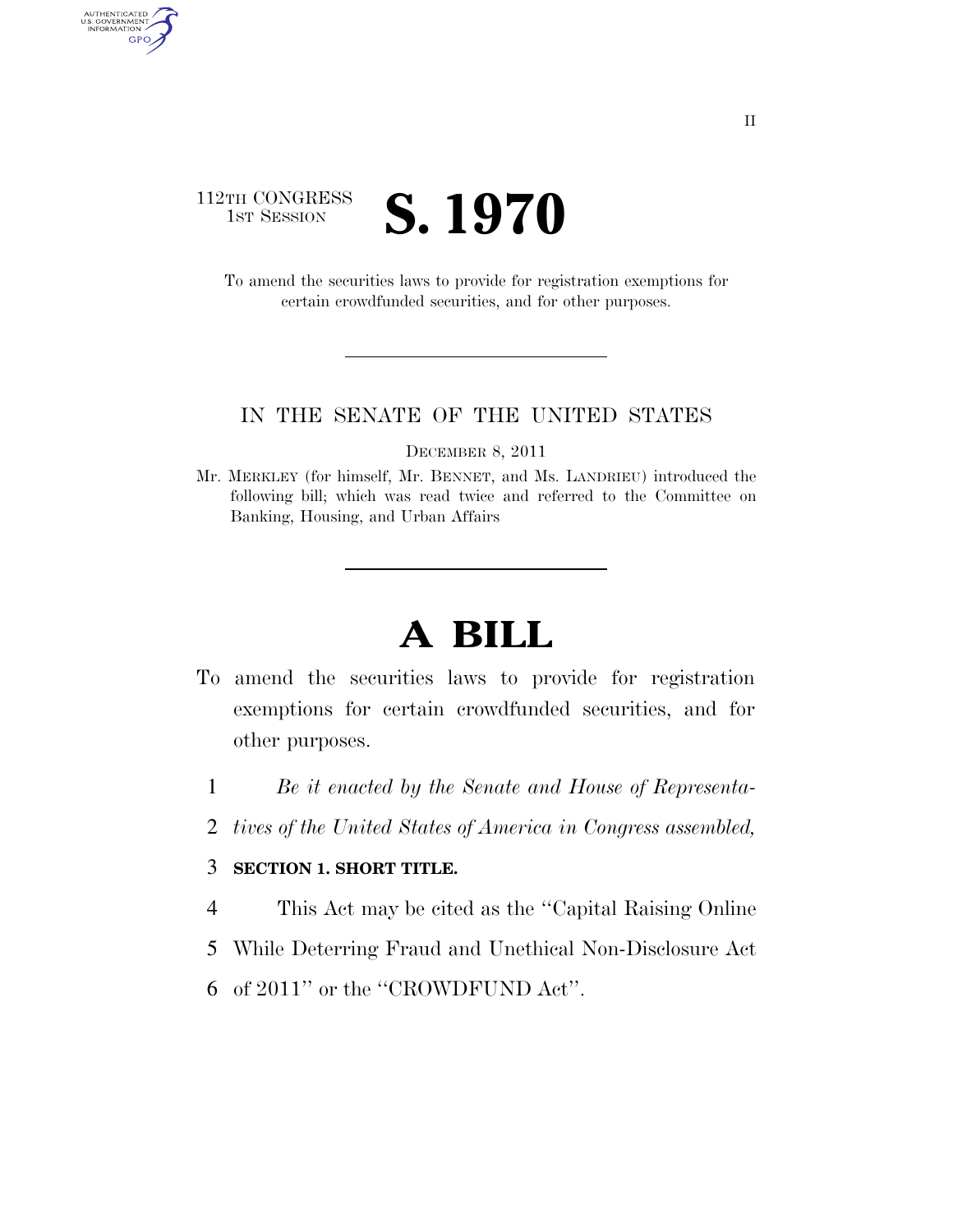$\mathfrak{D}$ 

### **SEC. 2. CROWDFUNDING EXEMPTION.**

 (a) SECURITIES ACT OF 1933.—Section 4 of the Se- curities Act of 1933 (15 U.S.C. 77d) is amended by add-ing at the end the following:

5 "(6) any transaction involving the offer or sale of securities by an issuer (including all entities con- trolled by or under common control with the issuer), provided that—

 ''(A) the aggregate amount sold to all in- vestors by an issuer, including any amount sold in reliance on the exemption provided under this paragraph during the 12-month period pre- ceding the date of such transaction, is not more than \$1,000,000, as such amount is adjusted by the Commission by notice published in the Federal Register to reflect the annual change in the Consumer Price Index for All Urban Con- sumers published by the Bureau of Labor Sta-tistics;

20 "(B) the aggregate amount sold to any in- vestor by an issuer, including any amount sold in reliance on the exemption provided under 23 this paragraph during the 12-month period pre- ceding the date of such transaction, does not exceed the greater of—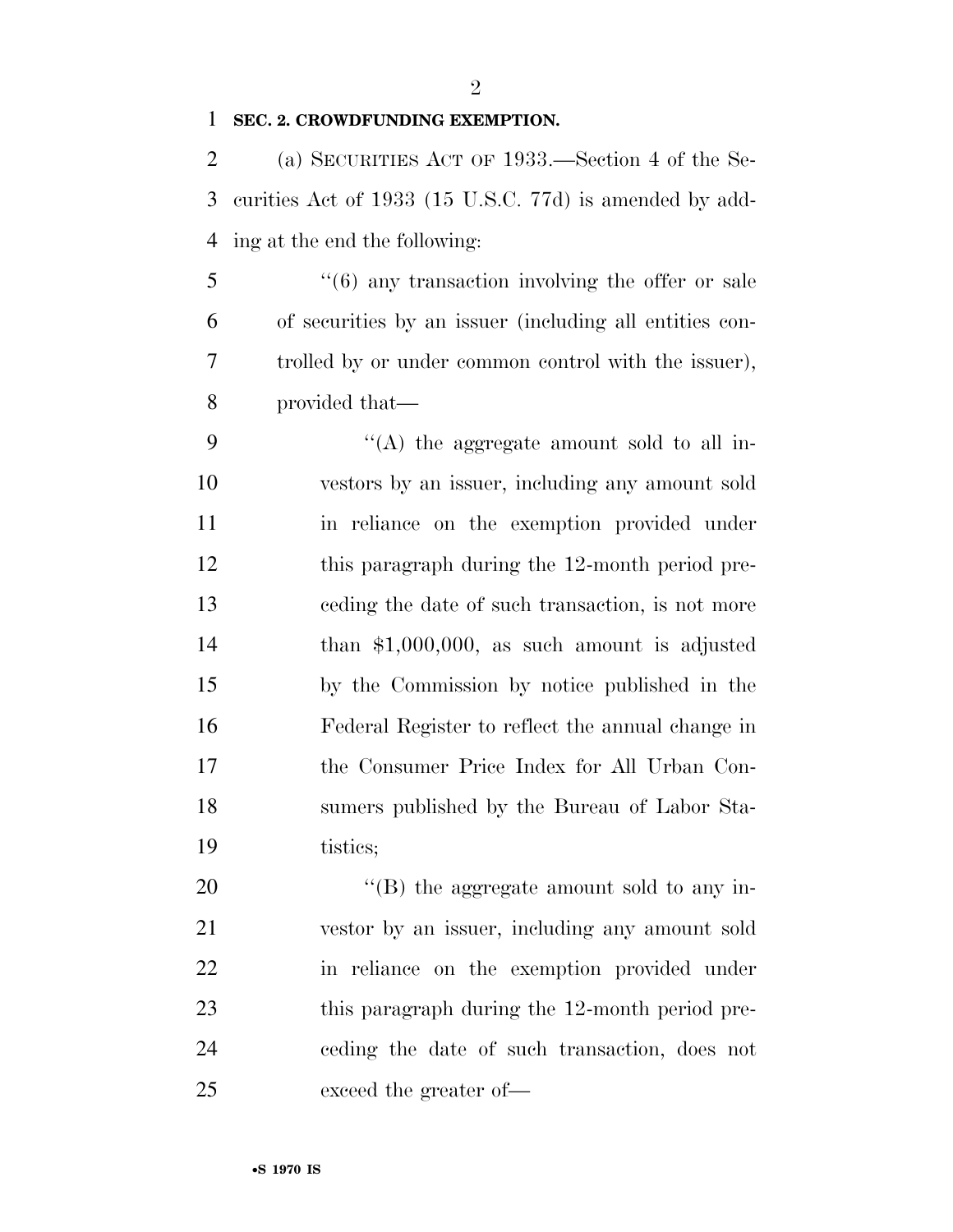| $\mathbf{1}$   | "(i) $$500$ , as such amount is adjusted   |
|----------------|--------------------------------------------|
| $\overline{2}$ | by the Commission by notice published in   |
| 3              | the Federal Register to reflect the annual |
| $\overline{4}$ | change in the Consumer Price Index for     |
| 5              | All Urban Consumers published by the Bu-   |
| 6              | reau of Labor Statistics; or               |
| $\tau$         | "(ii) if the investor has an annual in-    |
| 8              | come of-                                   |
| 9              | "(I) greater than $$50,000$ but            |
| 10             | less than $$100,000$ (as such amounts      |
| 11             | are adjusted by the Commission by          |
| 12             | notice published in the Federal Reg-       |
| 13             | ister to reflect the annual change in      |
| 14             | the Consumer Price Index for All           |
| 15             | Urban Consumers published by the           |
| 16             | Bureau of Labor Statistics), 1 percent     |
| 17             | of the annual income of such investor;     |
| 18             | <b>or</b>                                  |
| 19             | "(II) greater than $$100,000$ (as          |
| 20             | such amount is adjusted by the Com-        |
| 21             | mission by notice published in the         |
| 22             | Federal Register to reflect the annual     |
| 23             | change in the Consumer Price Index         |
| 24             | for All Urban Consumers published by       |
| 25             | the Bureau of Labor Statistics), 2         |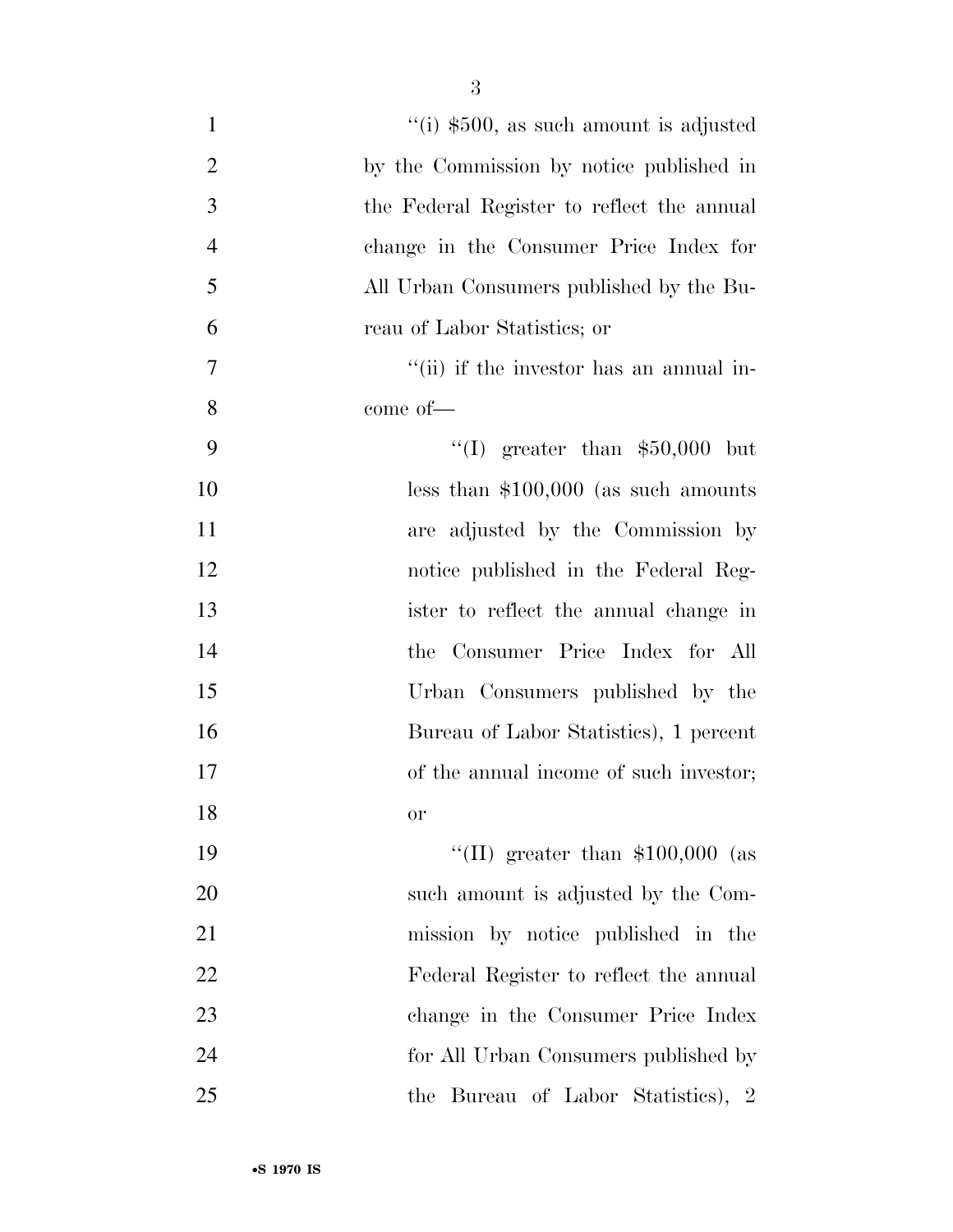| $\mathbf{1}$   | percent of the annual income of such                       |
|----------------|------------------------------------------------------------|
| $\overline{2}$ | investor;                                                  |
| 3              | $\cdot$ (C) the transaction is conducted through           |
| $\overline{4}$ | a broker or funding portal that complies with              |
| 5              | the requirements of section $4A(a)$ ; and                  |
| 6              | $\lq\lq$ the issuer complies with the require-             |
| 7              | ments of section $4A(b)$ .".                               |
| 8              | REQUIREMENTS TO QUALIFY<br>(b)<br>FOR                      |
| 9              | CROWDFUNDING EXEMPTION.—The Securities Act of              |
| 10             | 1933 (15 U.S.C. 77a et seq.) is amended by inserting after |
| 11             | section 4 the following:                                   |
| 12             | "SEC. 4A. REQUIREMENTS WITH RESPECT TO CERTAIN             |
| 13             | SMALL TRANSACTIONS.                                        |
| 14             | $``(a)$ REQUIREMENTS ON INTERMEDIARIES.—A per-             |
| 15             | son engaged in the business of effecting transactions in   |
| 16             | securities for the account of others pursuant to section   |
| 17             | $4(6)$ shall—                                              |
| 18             | $\cdot\cdot\cdot(1)$ register with the Commission as —     |
| 19             | $\lq\lq (A)$ a broker; or                                  |
|                |                                                            |
| 20             | $\lq\lq (B)$ a funding portal (as defined in sec-          |
| 21             | tion $3(a)(80)$ of the Securities Exchange Act of          |
| 22             | 1934);                                                     |
| 23             | $\lq(2)$ register with any applicable self-regulatory      |
| 24             | organization (as defined in section $3(a)(26)$ of the      |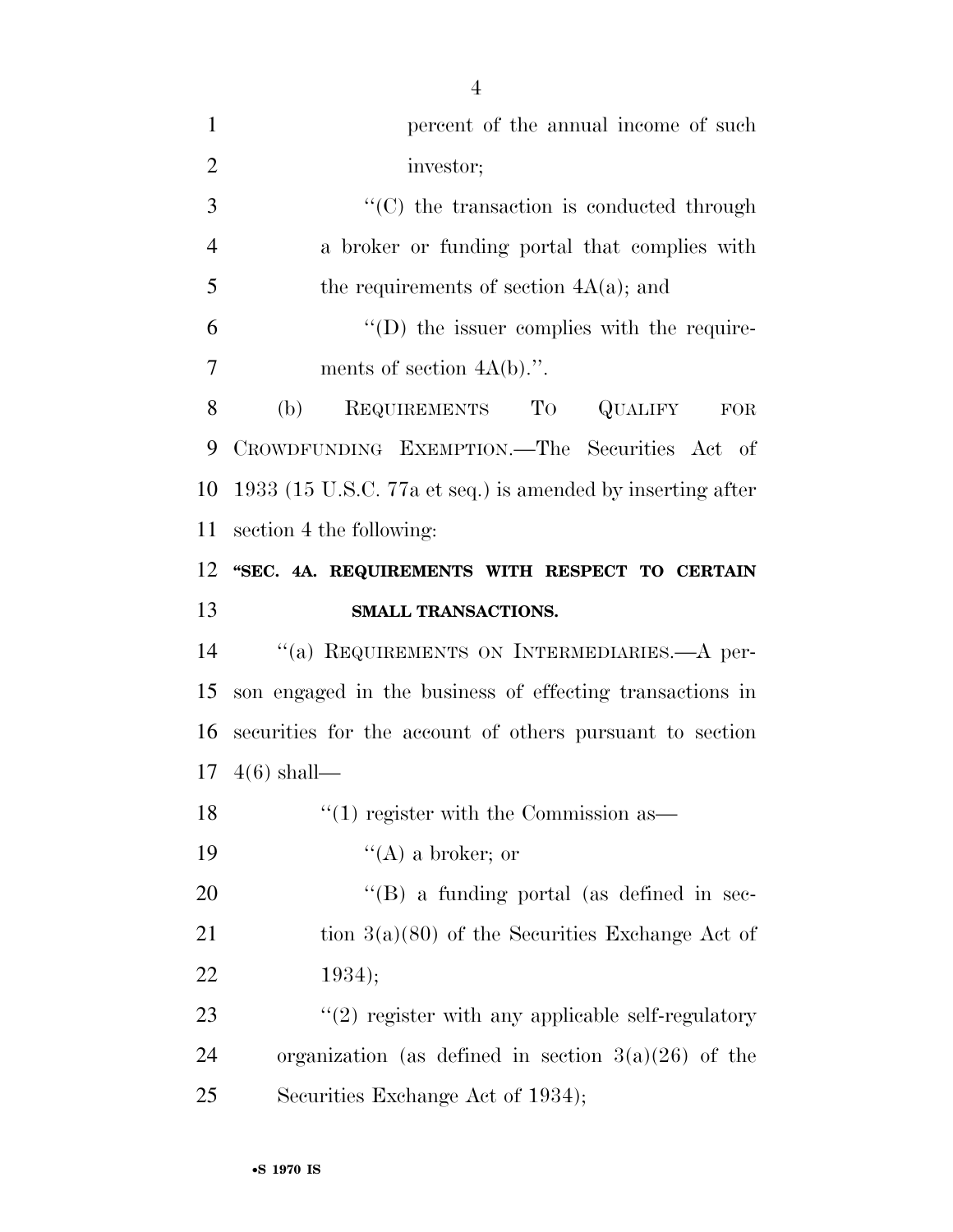| $\mathbf{1}$   | "(3) provide such disclosures, including disclo-     |
|----------------|------------------------------------------------------|
| $\overline{2}$ | sures related to risks and other investor education  |
| 3              | materials, as the Commission shall, by rule, deter-  |
| $\overline{4}$ | mine appropriate;                                    |
| 5              | $\cdot$ (4) ensure that each potential investor—     |
| 6              | "(A) reviews investor-education informa-             |
| 7              | tion, in line with standards established by the      |
| 8              | Commission, by rule;                                 |
| 9              | $\lq\lq$ positively affirms that the investor        |
| 10             | understands that the investor is risking the loss    |
| 11             | of the entire investment, and that the investor      |
| 12             | could bear such a loss; and                          |
| 13             | $\cdot\text{C}$ answers questions demonstrating—     |
| 14             | "(i) an understanding of the level of                |
| 15             | risk generally applicable to investments in          |
| 16             | startups, emerging businesses, and small             |
| 17             | issuers;                                             |
| 18             | "(ii) an understanding of the risk of                |
| 19             | illiquidity; and                                     |
| 20             | "(iii) an understanding of such other                |
| 21             | matters as the Commission determines ap-             |
| 22             | propriate, by rule;                                  |
| 23             | $\cdot$ (5) take such measures to reduce the risk of |
| 24             | fraud with respect to such transactions, as estab-   |
| 25             | lished by rule of the Commission, including obtain-  |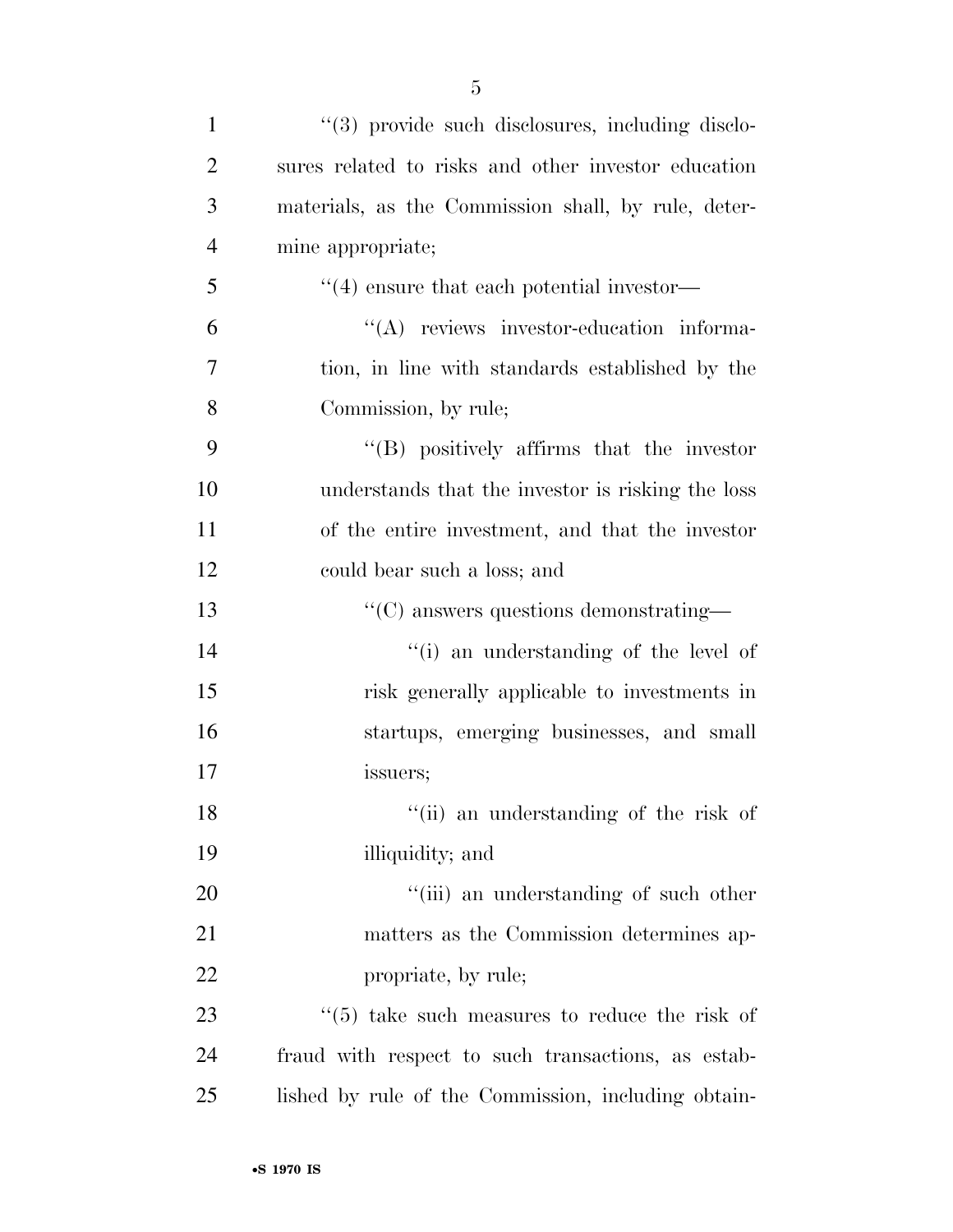ing a criminal background check and securities en-2 forcement regulatory history check on each officer, director, and person holding more than 20 percent of the shares of every issuer whose securities are of- fered by such person; ''(6) not later than 1 month prior to the first day on which securities are offered to any potential investor (or such other period as the Commission may establish), provide in writing to the Commission and each potential investor any information provided by the issuer pursuant to subsection (b); 12 ''(7) ensure that all offering proceeds are only provided to the issuer when the aggregate capital raised from all investors is equal to the target offer- ing amount, and allow all investors to cancel their commitments to invest, as the Commission, by rule, shall determine appropriate; 18 ''(8) make such efforts as the Commission de- termines appropriate, by rule, to ensure that, for any offering made pursuant to section 4(6), that no investor exceeds the investment limits set forth in 22 section  $4(6)(B)$ ; 23 ''(9) make such efforts as the Commission de- termines appropriate, by rule, to ensure that no in-vestor has purchased securities offered pursuant to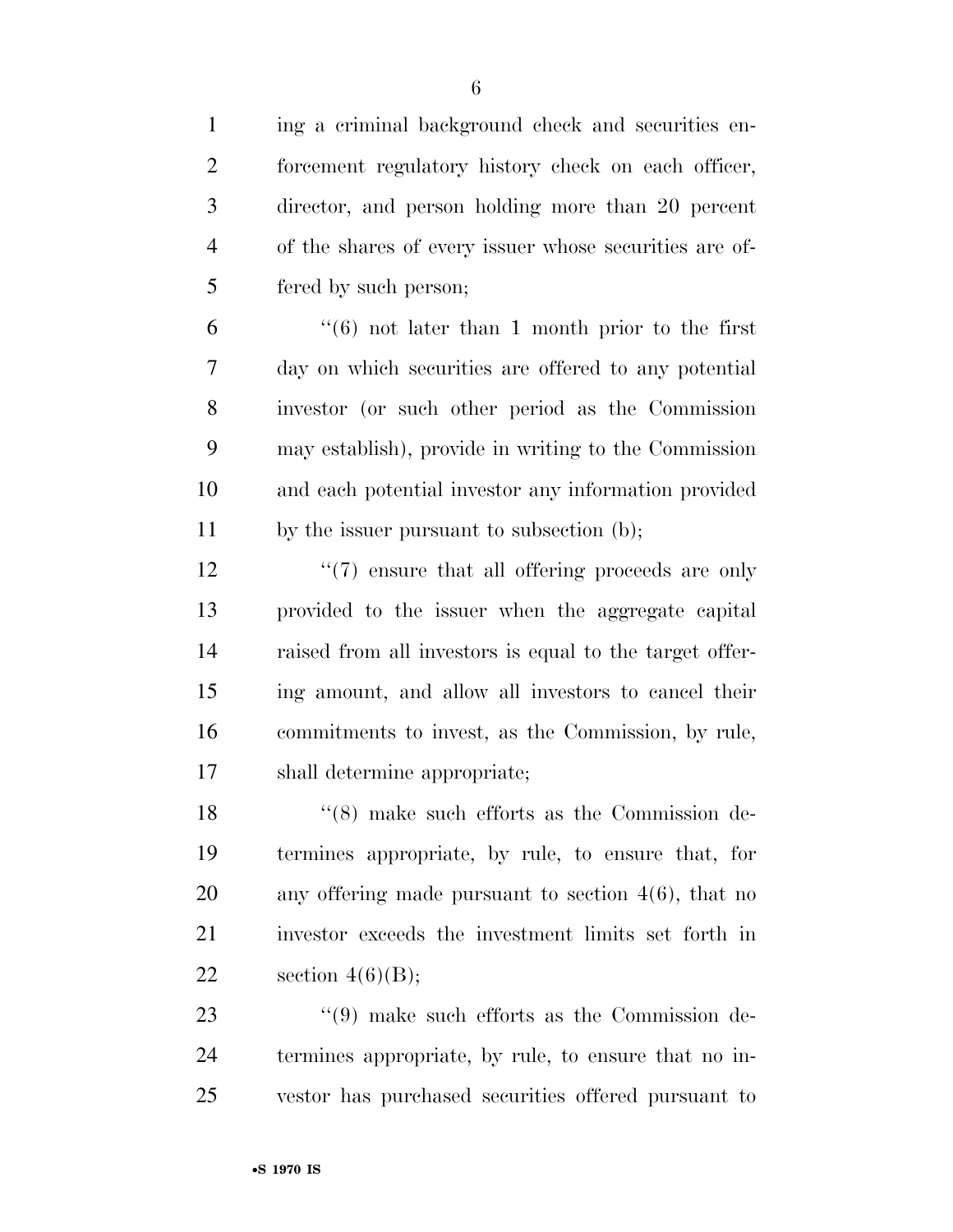| $\mathbf{1}$   | section $4(6)$ , that in the aggregate from all issuers, |
|----------------|----------------------------------------------------------|
| $\overline{c}$ | exceed the greater of-                                   |
| 3              | "(A) $\text{$}2,000$ (as such amount is adjusted         |
| $\overline{4}$ | by the Commission, by notice published in the            |
| 5              | Federal Register to reflect the annual change in         |
| 6              | the Consumer Price Index for All Urban Con-              |
| 7              | sumers published by the Bureau of Labor Sta-             |
| 8              | tistics); or                                             |
| 9              | $\lq\lq$ ) if the investor has an annual income          |
| 10             | $of$ —                                                   |
| 11             | "(i) greater than $$50,000$ but not                      |
| 12             | more than $$100,000$ (as such amounts are                |
| 13             | adjusted by the Commission, by notice                    |
| 14             | published in the Federal Register to reflect             |
| 15             | the annual change in the Consumer Price                  |
| 16             | Index for All Urban Consumers published                  |
| 17             | by the Bureau of Labor Statistics), 4 per-               |
| 18             | cent of the annual income of such investor;              |
| 19             | <b>or</b>                                                |
| 20             | "(ii) greater than $$100,000$ (as such                   |
| 21             | amount is adjusted by the Commission by                  |
| 22             | notice published in the Federal Register to              |
| 23             | reflect the annual change in the Consumer                |
| 24             | Price Index for All Urban Consumers pub-                 |
| 25             | lished by the Bureau of Labor Statistics),               |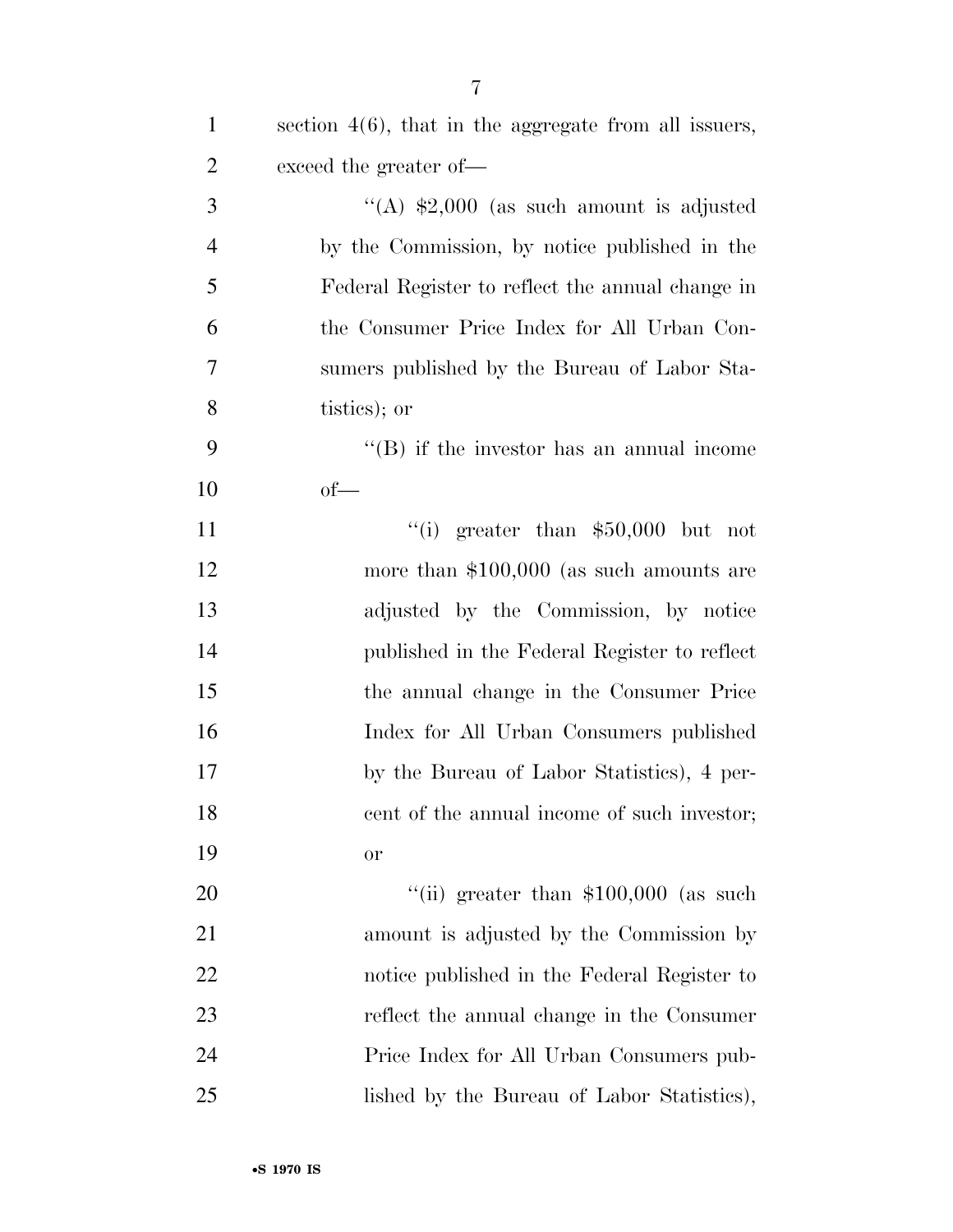| $\mathbf{1}$   | 8 percent of the annual income of such in-                   |
|----------------|--------------------------------------------------------------|
| $\overline{2}$ | vestor;                                                      |
| 3              | $"(10)$ takes such steps to protect the privacy of           |
| $\overline{4}$ | information collected from investors as the Commis-          |
| 5              | sion shall, by rule, determine appropriate;                  |
| 6              | $\lq(11)$ not compensate promoters, finders, lead            |
| 7              | generators, or other persons to attract or provide the       |
| 8              | personal information of any potential investor;              |
| 9              | $"(12)$ prohibit its directors, officers, partners,          |
| 10             | or employees (or any person occupying a similar sta-         |
| 11             | tus or performing a similar function) from having            |
| 12             | any financial interest in an issuer using its services;      |
| 13             | and                                                          |
| 14             | $\cdot$ (13) meet such other requirements as the             |
| 15             | Commission may, by rule, prescribe.                          |
| 16             | "(b) REQUIREMENTS FOR ISSUERS.—For purposes                  |
| 17             | of section $4(6)$ , an issuer who offers or sells securities |
| 18             | shall—                                                       |
| 19             | $"(1)$ be organized under and subject to the laws            |
| 20             | of a State;                                                  |
| 21             | $\lq(2)$ file with the Commission and provide to             |
| 22             | actual and potential investors and the relevant              |
| 23             | broker or funding portal—                                    |
| 24             | "(A) the name, legal status, physical ad-                    |
| 25             | dress, and website address of the issuer;                    |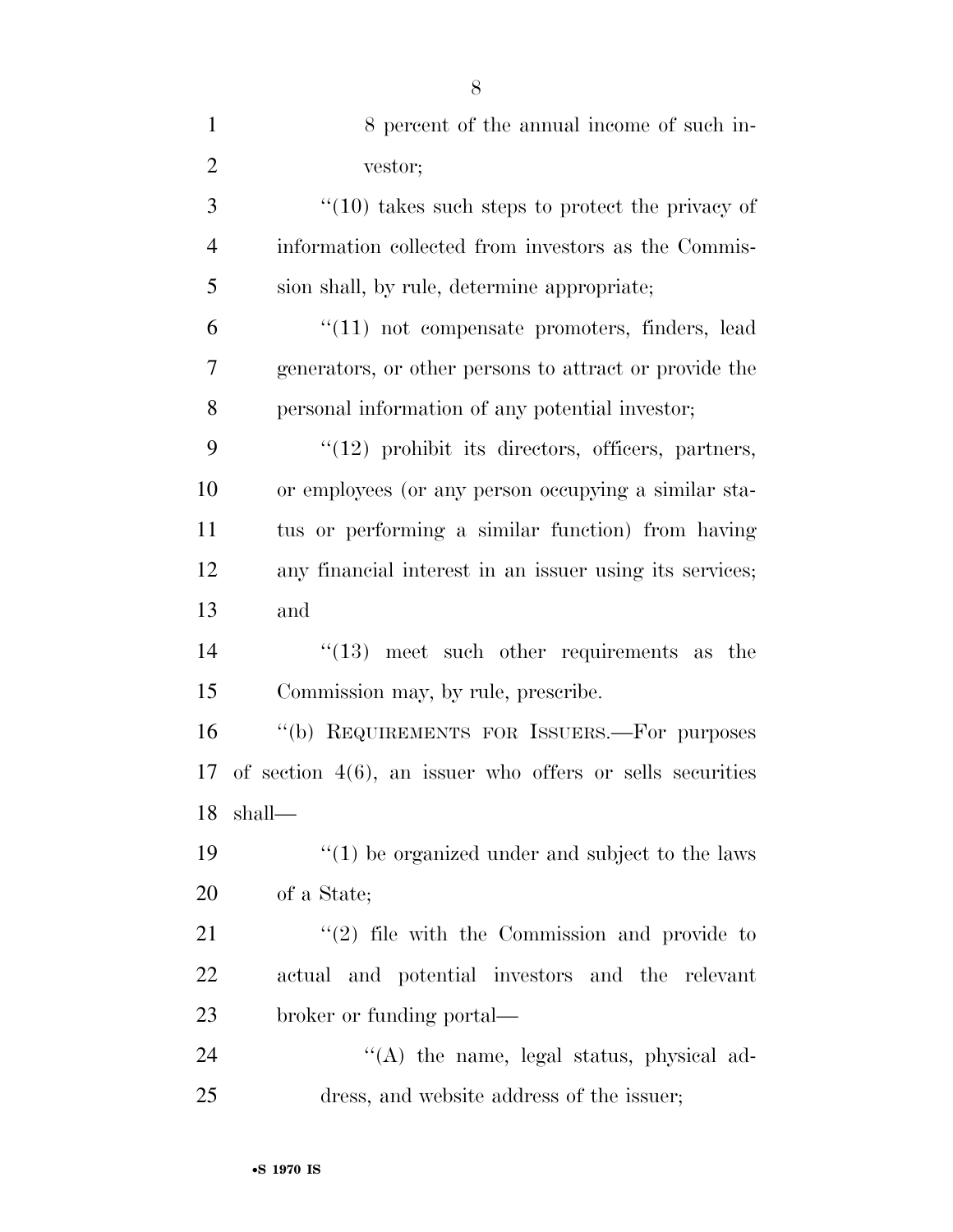| $\mathbf{1}$   | $\lq\lq$ the names of the directors and offi-     |
|----------------|---------------------------------------------------|
| $\overline{2}$ | cers (and any persons occupying a similar sta-    |
| 3              | tus or performing a similar function), and each   |
| $\overline{4}$ | person holding more than 20 percent of the        |
| 5              | shares of the issuer;                             |
| 6              | $\lq\lq$ (C) a description of the business of the |
| 7              | issuer and the anticipated business plan of the   |
| 8              | issuer;                                           |
| 9              | $\lq\lq$ a description of the financial condi-    |
| 10             | tion of the issuer, including—                    |
| 11             | "(i) financial statements reviewed by             |
| 12             | a public accountant who is independent of         |
| 13             | the issuer, using professional standards          |
| 14             | and procedures for such review or stand-          |
| 15             | ards and procedures established by rule of        |
| 16             | the Commission for such purpose; or               |
| 17             | "(ii) for offerings seeking to raise              |
| 18             | than $$500,000$ (or such other<br>more            |
| 19             | amount as may be established by the Com-          |
| 20             | mission, by rule), audited financial state-       |
| 21             | ments;                                            |
| 22             | $\lq\lq(E)$ a description of the stated purpose   |
| 23             | and intended use of the proceeds of the offering  |
| 24             | sought by the issuer;                             |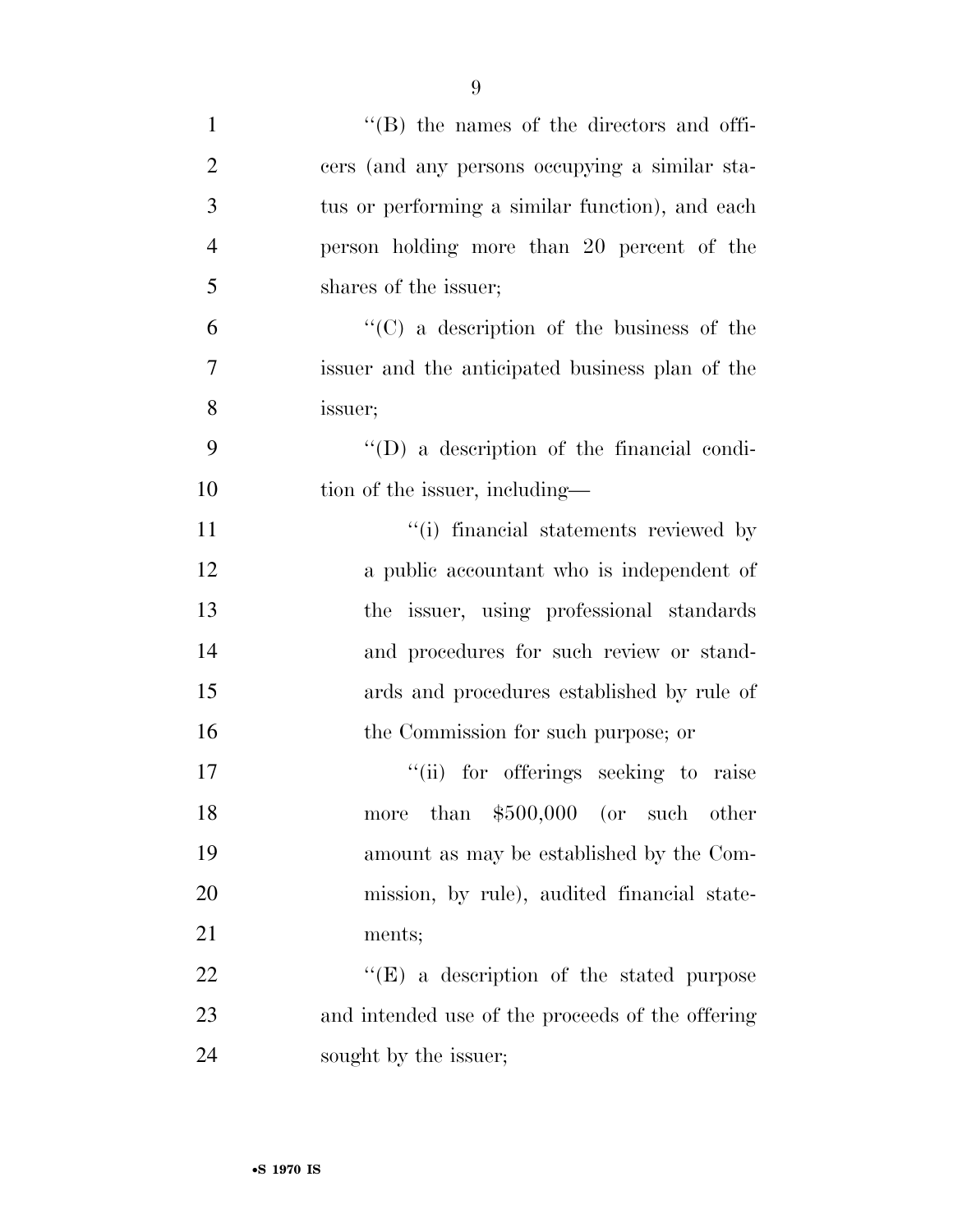| $\mathbf{1}$   | $\lq\lq(F)$ the target offering amount, the dead-       |
|----------------|---------------------------------------------------------|
| $\overline{2}$ | line to reach the target offering amount, and           |
| 3              | regular updates regarding the progress of the           |
| $\overline{4}$ | issuer in meeting the target offering amount;           |
| 5              | $\lq\lq(G)$ the price at which the securities will      |
| 6              | be offered for a given ownership stake;                 |
| 7              | $\lq\lq (H)$ a description of the ownership and         |
| 8              | capital structure of the issuer, how the securi-        |
| 9              | ties being offered are being valued, what the           |
| 10             | rights of the securities are, and how rights may        |
| 11             | be exercised by the issuer and shareholders; and        |
| 12             | $\lq\lq$ such other information as the Com-             |
|                |                                                         |
| 13             | mission may, by rule, prescribe;                        |
| 14             | $(3)$ not advertise the specific details of the of-     |
| 15             | fering, except for notices which direct investors to    |
| 16             | the funding portal or broker;                           |
| 17             | $(4)$ file with the Commission and provide to           |
| 18             | investors quarterly reports of the results of oper-     |
| 19             | ations and financial statements, as the Commission      |
| 20             | shall, by rule, determine appropriate, subject to such  |
| 21             | exceptions and termination dates as the Commission      |
| 22             | may establish, by rule; and                             |
| 23             | $\cdot\cdot$ (5) comply with such other requirements as |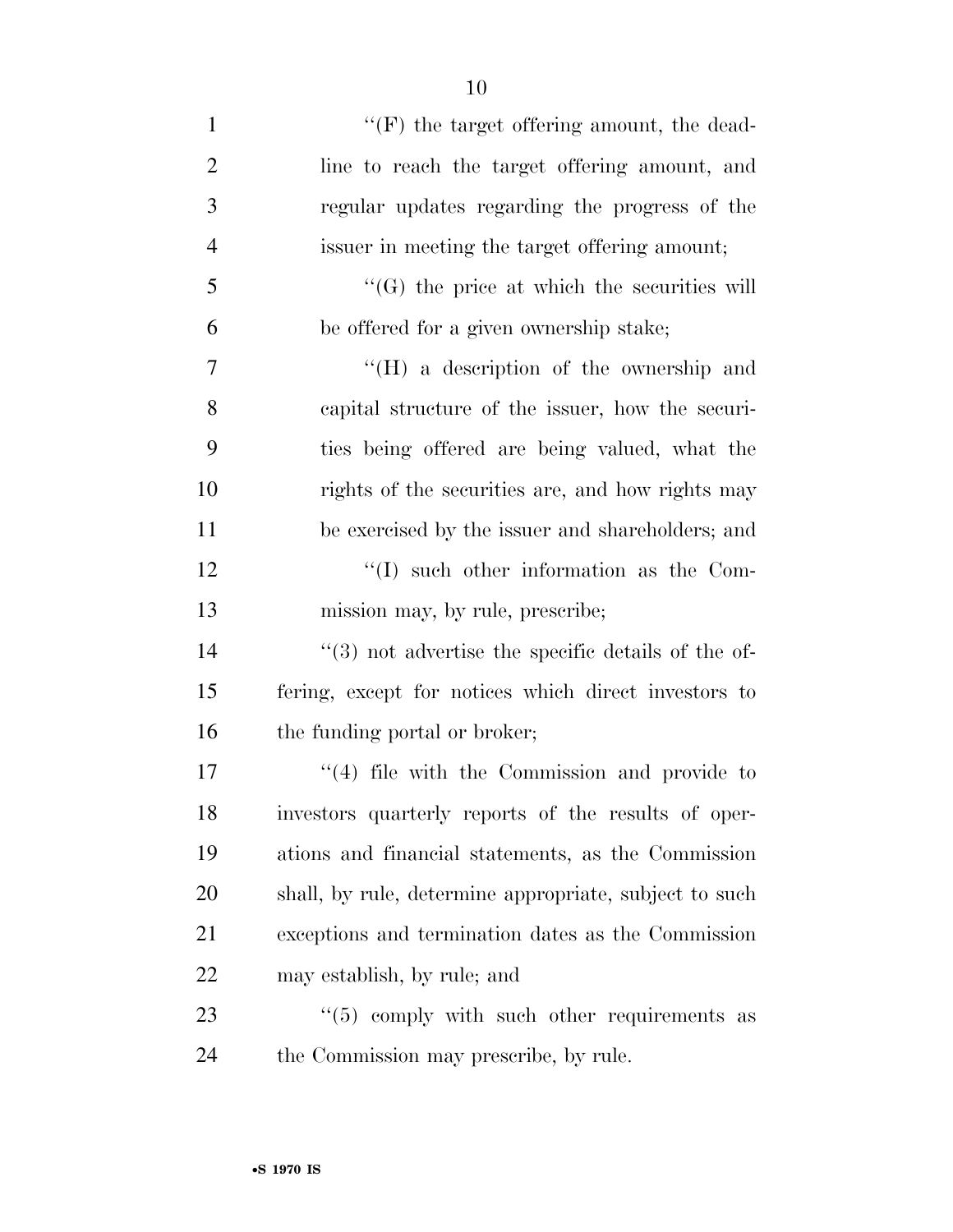''(c) LIABILITY FOR MISSTATEMENTS.—The issuer and any person who is a director or officer (or any person occupying a similar status or performing a similar func- tion) or partner in the issuer shall be liable to any person acquiring such security that was subject to an offering pursuant to section 4(6) for any untrue statement of a material fact or omission to state a material fact required to be stated in connection with any offering made pursu-9 ant to section  $4(6)$ .

 ''(d) INFORMATION AVAILABLE TO STATES.—The Commission shall make the information described in sub- section (b) and such other information as the Commission, by rule, determines appropriate, available to the appro-priate securities regulatory authority of each State.

 ''(e) RESTRICTIONS ON SALES.—Securities issued pursuant to a transaction described in section 4(6)—

 $\frac{17}{2}$   $\frac{17}{2}$  may not be transferred by the purchaser of such securities during the 2-year period beginning on the date of purchase, unless such securities are transferred—

 $"({\rm A})$  to the issuer of the securities;  $"$ (B) to an accredited investor;  $\cdot$  (C) as part of an offering registered with the Commission; or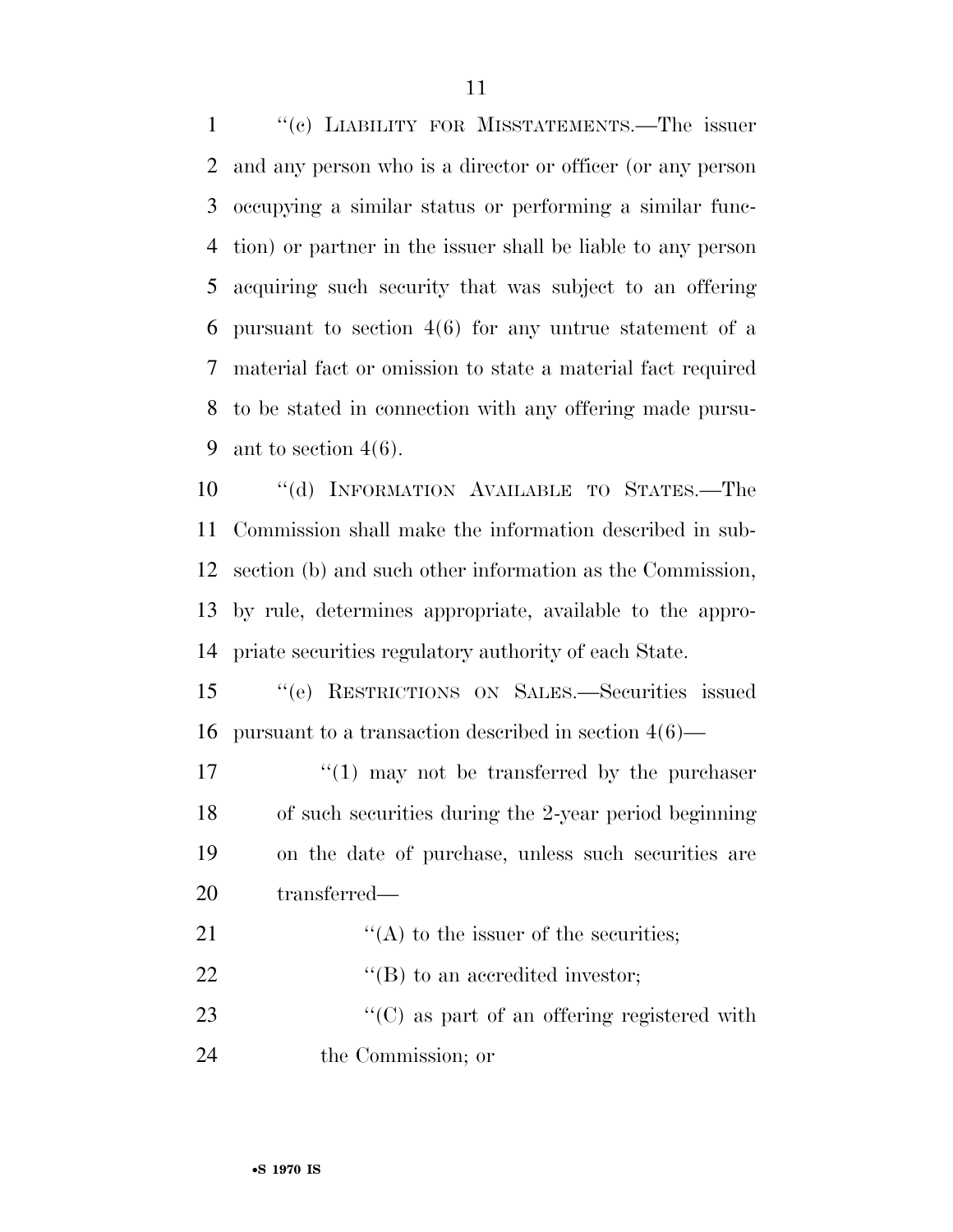1 ''(D) to a member of the family of the pur- chaser or the equivalent, or in connection with the death of the purchaser; and 4 "(2) shall be subject to such other limitations as the Commission shall establish, by rule. ''(f) RULE OF CONSTRUCTION.—Nothing in this sec- tion or section 4(6) shall be construed as preventing an issuer from raising capital through methods not described 9 under section  $4(6)$ .". (c) RULEMAKING.—Not later than 1 year after the date of enactment of this Act, the Securities and Ex-

 change Commission (in this Act referred to as the ''Com- mission'') shall issue such rules as may be necessary to carry out section 4(6) and section 4A of the Securities Act of 1933, as added by this Act.

 (d) DISQUALIFICATION.—Not later than 1 year after the date of enactment of this Act, the Commission shall, by rule, establish disqualification provisions that are sub- stantially similar to the disqualification provisions con- tained in the regulations adopted in accordance with sec- tion 926 of the Dodd-Frank Wall Street Reform and Con-sumer Protection Act (15 U.S.C. 77d note)—

 (1) under which an issuer shall not be eligible to offer securities pursuant to section 4(6) of the Se-curities Act of 1933, as added by this Act; and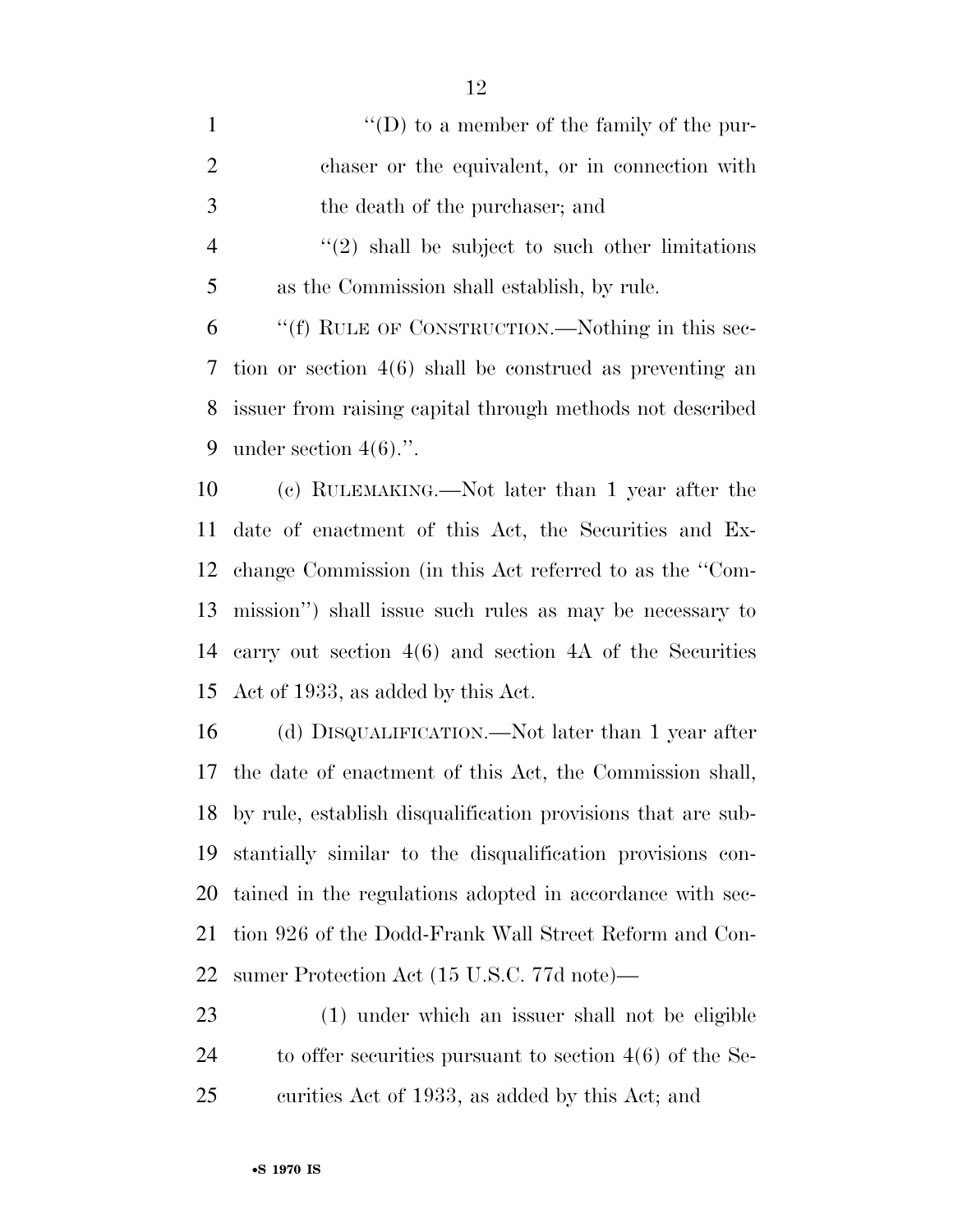(2) under which a funding portal or broker shall not be eligible to effect transactions for the ac- count of others pursuant to section 4(6) of the Secu- rities Act of 1933, as added by this Act. **SEC. 3. EXCLUSION OF CROWDFUNDING INVESTORS FROM SHAREHOLDER CAP.**  Section 12(g) of the Securities Exchange Act of 1934 (15 U.S.C. 78l(g)) is amended by adding at the end the following:  $(6)$  EXCLUSION FOR PERSONS HOLDING CER- TAIN SECURITIES.—The Commission may, as appro- priate, exempt from this subsection securities ac- quired pursuant to an offering made under section  $4(6)$  of the Securities Act of 1933.". **SEC. 4. FUNDING PORTAL REGULATION.**  (a) EXEMPTION.— (1) IN GENERAL.—Section 3 of the Securities Exchange Act of 1934 (15 U.S.C. 78c) is amended by adding at the end the following: 20 "(h) LIMITED EXEMPTION FOR FUNDING POR- TALS.—The Commission shall, by rule, as the Commission determines appropriate, exempt funding portals from the 23 registration requirements of section  $15(a)(1)$ , condi- tionally or unconditionally, provided that such funding portals remain subject to such examination by the Com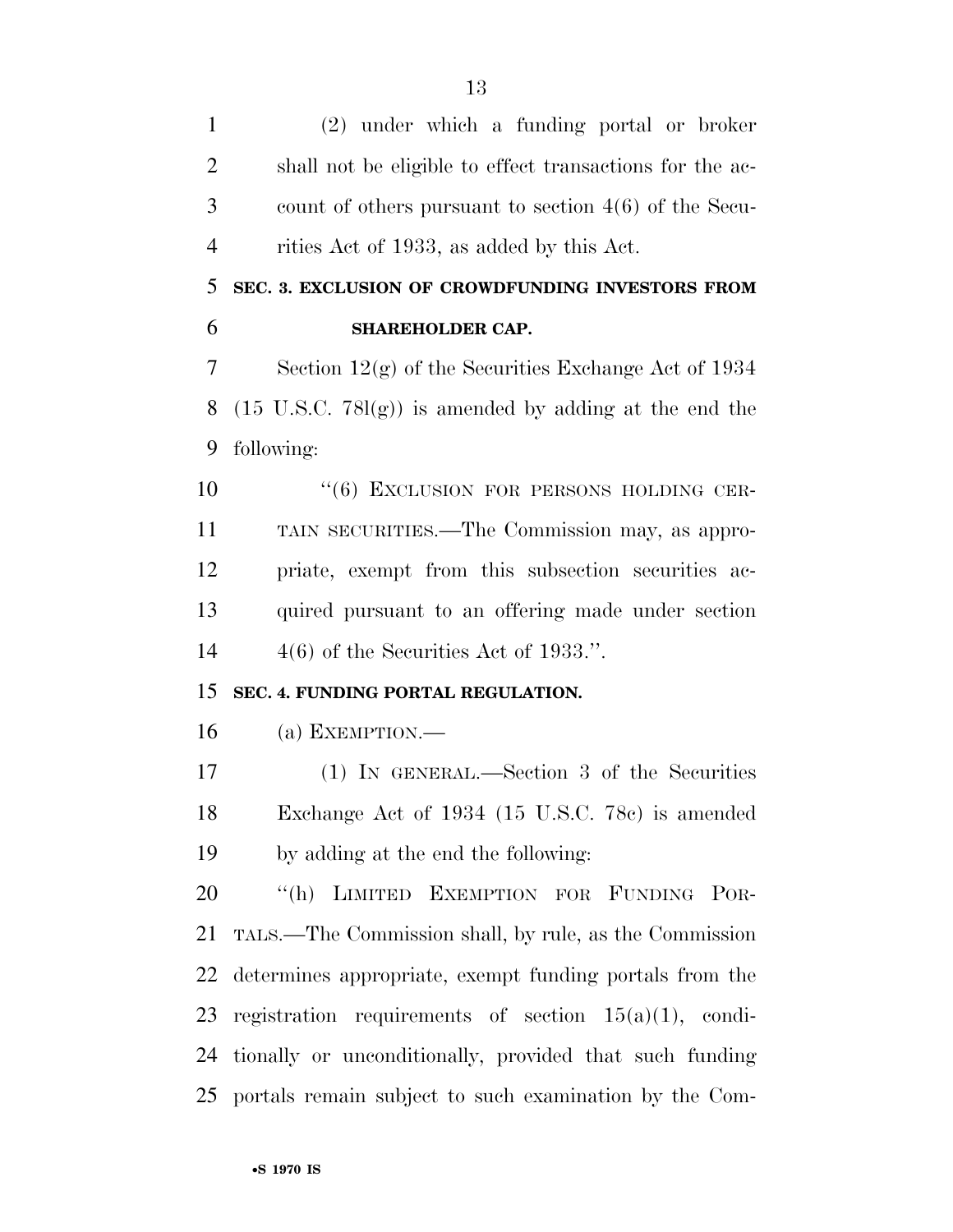mission and a national securities association and to such other requirements under this title as the Commission de-termines appropriate under such rule.''.

 (2) RULEMAKING.—A rule to carry out section 3(h) of the Securities Exchange Act of 1934 (15 U.S.C. 78c), as added by this subsection, shall be issued not later than 1 year after the date of enact-ment of this Act.

 (b) DEFINITION.—Section 3(a) of the Securities Ex-10 change Act of 1934 (15 U.S.C.  $78c(a)$ ) is amended by adding at the end the following:

12 "(80) FUNDING PORTAL.—The term 'funding portal' means any person engaged in the business of effecting transactions in securities for the account of others, solely pursuant to section 4(6) of the Securi- ties Act of 1933 (15 U.S.C. 77d(6)) that does not—  $((A)$  offer investment advice or rec-ommendations;

 ''(B) solicit purchases, sales, or offers to buy the securities offered or displayed on its website or portal;

 $\text{``(C)}$  compensate employees, agents, or other third parties for such solicitation or based on the sale of securities displayed or references on its website or portal;